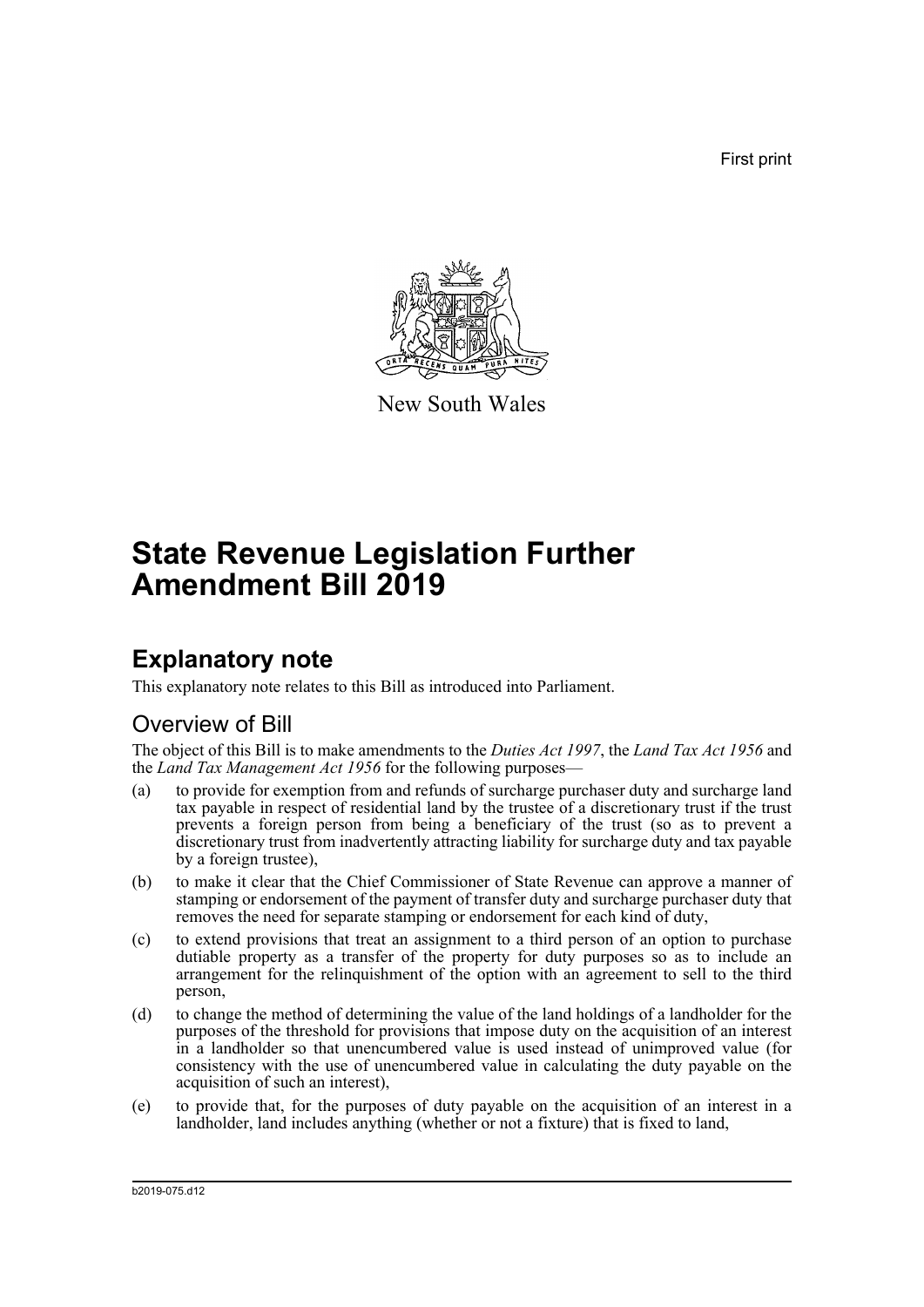- (f) to make a landholder jointly liable for the duty payable by a person when the person acquires an interest in the landholder and to provide for the liability of the landholder to be a charge on the land for which a caveat can be registered,
- (g) to enact consequential savings and transitional provisions (including provisions relating to the indexation of dutiable value thresholds consequent on the enactment of the *State Revenue and Other Legislation Amendment Act 2019*) and to make miscellaneous minor amendments.

The Bill also makes consequential amendments to the *Aboriginal Land Rights Regulation 2014*.

# Outline of provisions

**Clause 1** sets out the name (also called the short title) of the proposed Act.

**Clause 2** provides for the commencement of the proposed Act on the date of assent to the proposed Act.

# **Schedule 1 Amendment of Duties Act 1997 No 123**

### **Foreign trustees of discretionary trusts**

**Schedule 1[1]** (proposed section 104JA) makes special provision for the liability for surcharge purchaser duty of foreign trustees when the trust is a discretionary trust. A trustee of a discretionary trust is taken to be a foreign trustee (and so is liable for surcharge purchaser duty as the transferee of residential land) if the terms of the trust do not prevent a foreign person from being a beneficiary. If the terms of the trust prevent a foreign person from being a beneficiary, the trustee is not a foreign trustee for surcharge purchaser duty purposes.

**Schedule 1[8]** (amendment of Schedule 1) provides transitional arrangements for proposed section 104JA, including provision for surcharge purchaser duty exemptions and refunds when the terms of a discretionary trust have been amended before the end of 2019 to prevent a foreign person from being a beneficiary. The trustee of a discretionary trust arising under a will where the deceased dies within 2 years after the commencement of section 104JA will not be a foreign trustee if the deceased was not a foreign person.

### **Acquisition of interests in landholders**

**Schedule 1[4] and [5]** (amendment of section 146 and repeal of section 146A) change the method of determining the value of land that establishes the threshold for the application of provisions imposing duty on the acquisition of an interest in a landholder so that unencumbered value is used instead of unimproved value. Unencumbered value is the value that is currently used for calculating the duty payable on such an acquisition.

**Schedule 1[6]** (proposed section 147A) provides that for the purposes of provisions that impose duty on the acquisition of an interest in a landholder, land includes anything fixed to land whether or not a fixture.

**Schedule 1[7]** (substituted section 154) extends liability for the duty payable by a person when the person acquires an interest in a landholder so that the landholder will be jointly liable and to provide for that liability of the landholder to be a charge on the land in respect of which a caveat can be registered.

### **Miscellaneous amendments**

**Schedule 1[2]** (proposed section 104ZQ(4)) provides that the Chief Commissioner can approve a manner of stamping or endorsing the payment of transfer duty and surcharge purchaser duty that does not require separate stamping or endorsement for each kind of duty, so that a single stamping or endorsement is sufficient to indicate that both kinds of duty have been paid.

**Schedule 1[3]** (proposed section  $107(2)(c)$ ) includes, as another situation in which a person is to be treated as having assigned their right under a call option to purchase dutiable property to a third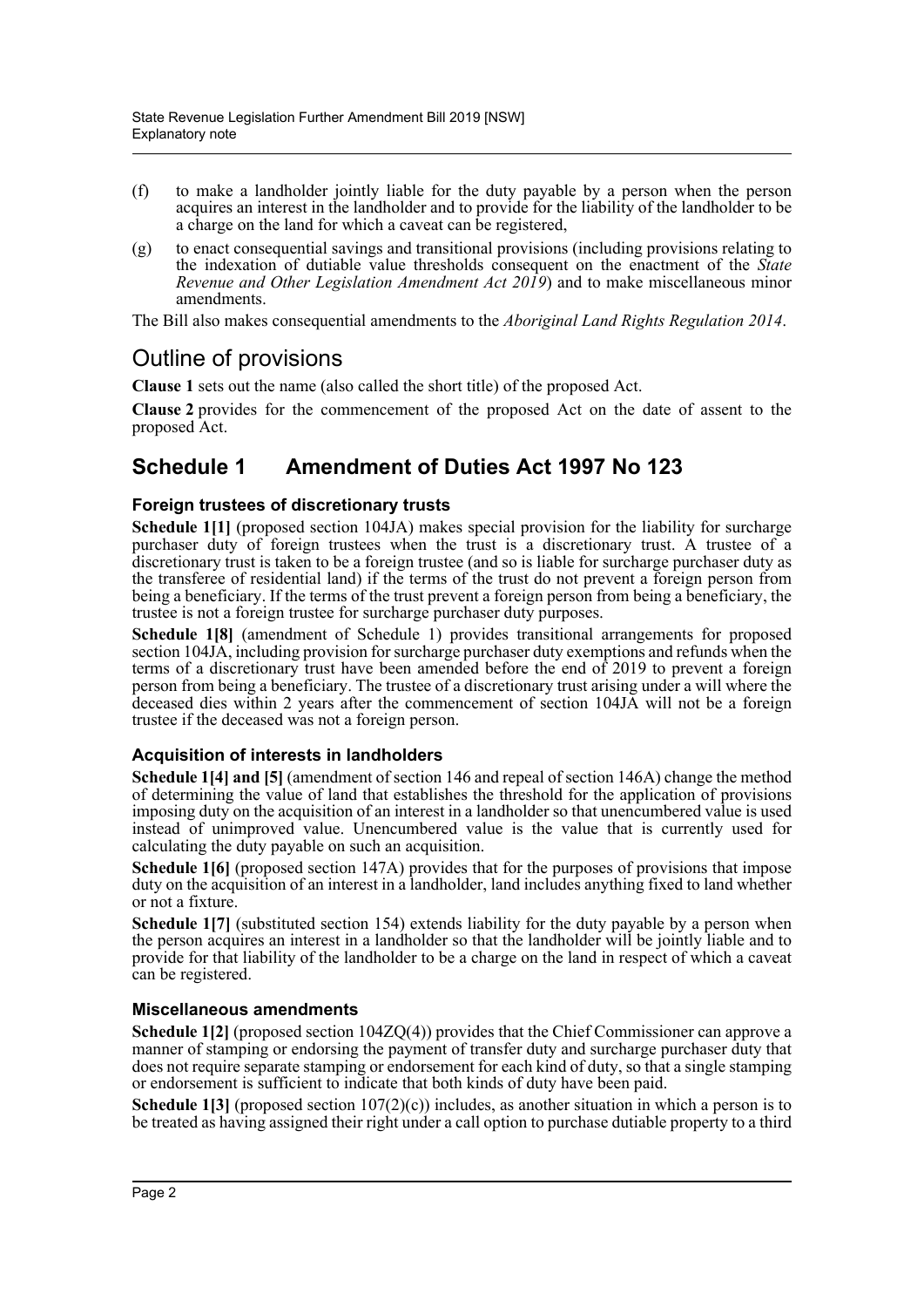party, the situation of an agreement or arrangement whereby the option holder relinquishes that right for valuable consideration and the owner of the property agrees to sell to the third party.

## **Savings and transitional**

**Schedule 1[8]** (amendment of Schedule 1) provides for the transitional arrangements for proposed section 104JA and the other amendments referred to above.

# **Schedule 2 Amendment of Land Tax Act 1956 No 27**

**Schedule 2** (proposed section 5D) makes special provision for the liability for surcharge land tax of foreign trustees when the trust is a discretionary trust. A trustee of a discretionary trust is taken to be a foreign person (and so is liable for surcharge land tax as the owner of residential land) if the terms of the trust do not prevent a foreign person from being a beneficiary. If the terms of the trust prevent a foreign person from being a beneficiary, the trustee is not a foreign person for surcharge land tax purposes.

## **Schedule 3 Amendment of Land Tax Management Act 1956 No 26**

**Schedule 3** (amendment of Schedule 2) provides for the following transitional arrangements for proposed section 5D of the *Land Tax Act 1956*—

- (a) surcharge land tax exemptions and refunds if the terms of the discretionary trust have been amended before the end of 2019 to prevent a foreign person from being a beneficiary,
- (b) the trustee of a discretionary trust arising under a will where the deceased died within 2 years after the commencement of proposed section 5D of the *Land Tax Act 1956* will not be a foreign person if the deceased was not a foreign person.

# **Schedule 4 Amendments relating to indexation**

### **Aboriginal Land Rights Regulation 2014**

**Schedule 4.1** (substituted clauses 110 and 111 and repeal of Schedule 6) adjusts the method of calculating the amount of the community development levy payable by a Local Aboriginal Land Council for a dutiable transaction so that it aligns with the indexation of dutiable value thresholds under the *Duties Act 1997*. The amendment is consequent on the enactment of the *State Revenue and Other Legislation Amendment Act 2019*.

## **Duties Act 1997 No 123**

**Schedule 4.2** (amendment of section 78A) adjusts the method of calculating the rate of duty payable on a transaction that is subject to a duty concession under the First Home Buyers Assistance Scheme. The adjusted method of calculation ensures that the amount of the duty concession is not reduced by operation of the indexation of dutiable value thresholds for the purpose of calculating the general rate of duty. The amendment is consequent on the enactment of the *State Revenue and Other Legislation Amendment Act 2019*. **Schedule 1[8]** provides for the transitional arrangements for the amendment.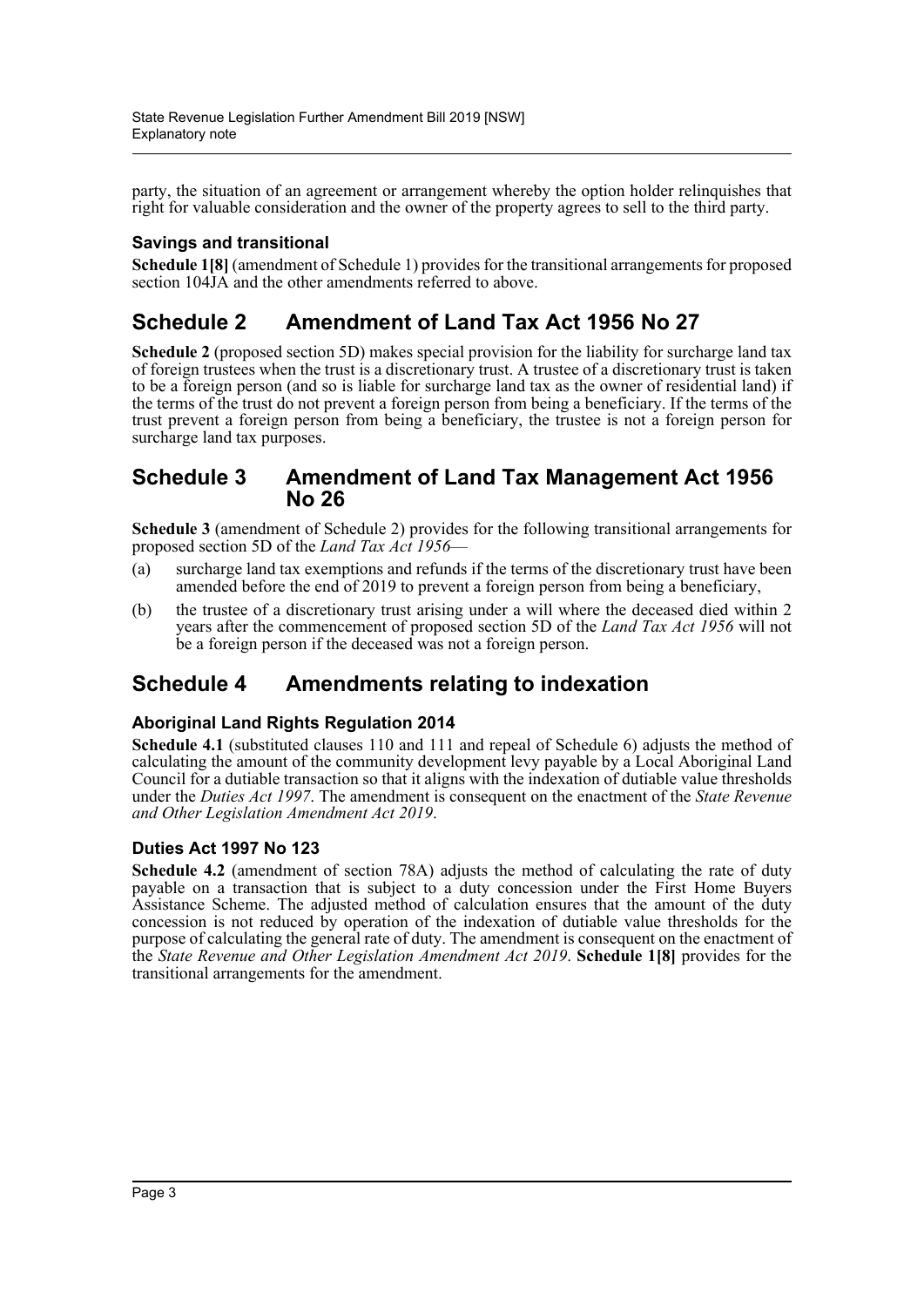First print



New South Wales

# **State Revenue Legislation Further Amendment Bill 2019**

# **Contents**

|                   |                                                 | Page |
|-------------------|-------------------------------------------------|------|
|                   | Name of Act                                     | 2    |
|                   | Commencement                                    | 2    |
| <b>Schedule 1</b> | <b>Amendment of Duties Act 1997 No 123</b>      | 3    |
| <b>Schedule 2</b> | Amendment of Land Tax Act 1956 No 27            | 7    |
| Schedule 3        | Amendment of Land Tax Management Act 1956 No 26 | 8    |
| <b>Schedule 4</b> | Amendments relating to indexation               | 10   |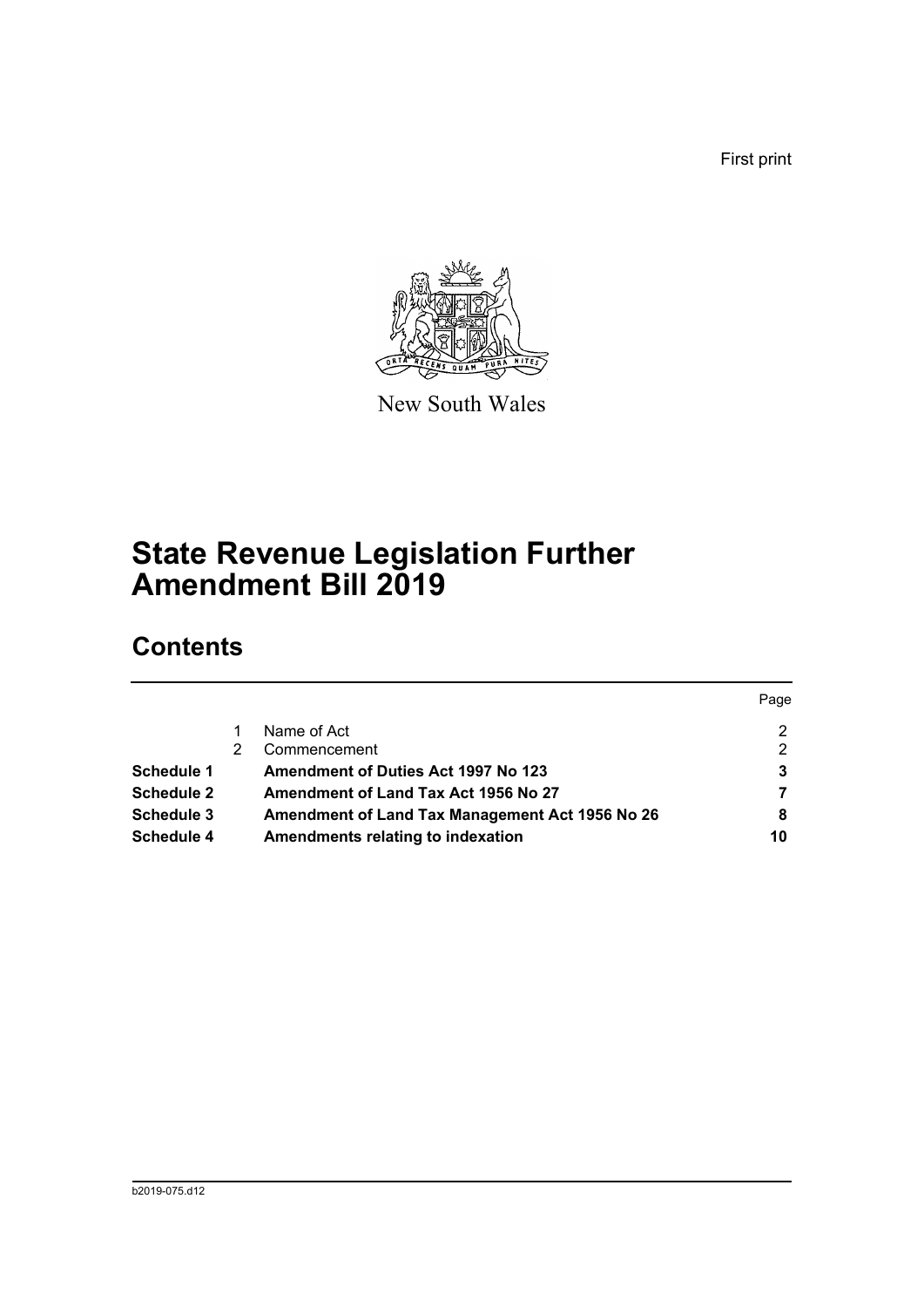

New South Wales

# **State Revenue Legislation Further Amendment Bill 2019**

No , 2019

## **A Bill for**

An Act to make miscellaneous amendments to certain State revenue legislation; and for other purposes.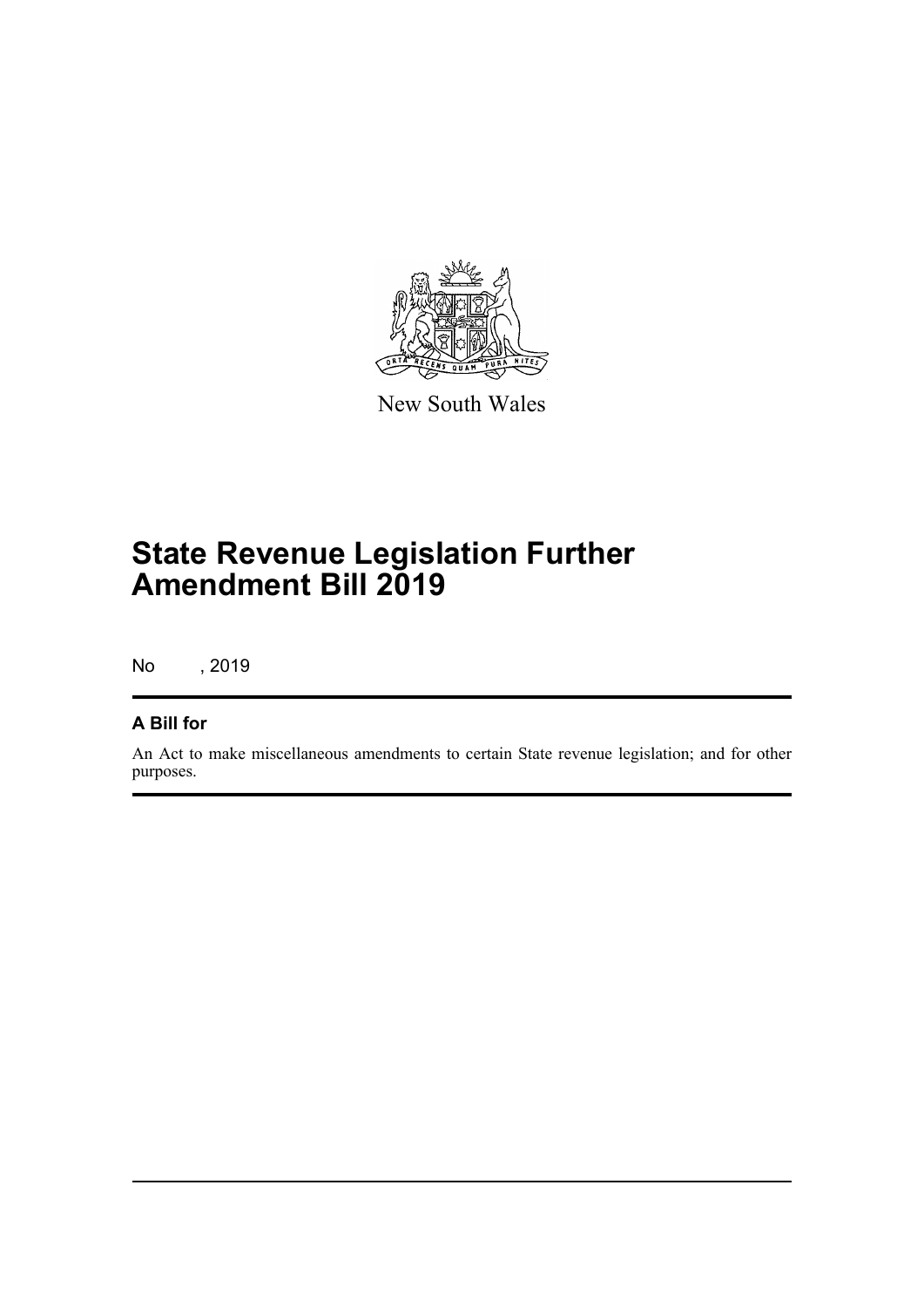State Revenue Legislation Further Amendment Bill 2019 [NSW]

<span id="page-5-1"></span><span id="page-5-0"></span>

| The Legislature of New South Wales enacts— |                                                                               |                |
|--------------------------------------------|-------------------------------------------------------------------------------|----------------|
|                                            | Name of Act                                                                   | $\mathcal{P}$  |
|                                            | This Act is the <i>State Revenue Legislation Further Amendment Act 2019</i> . | 3              |
|                                            | <b>Commencement</b>                                                           | $\overline{a}$ |
|                                            | This Act commences on the date of assent to this Act.                         | 5              |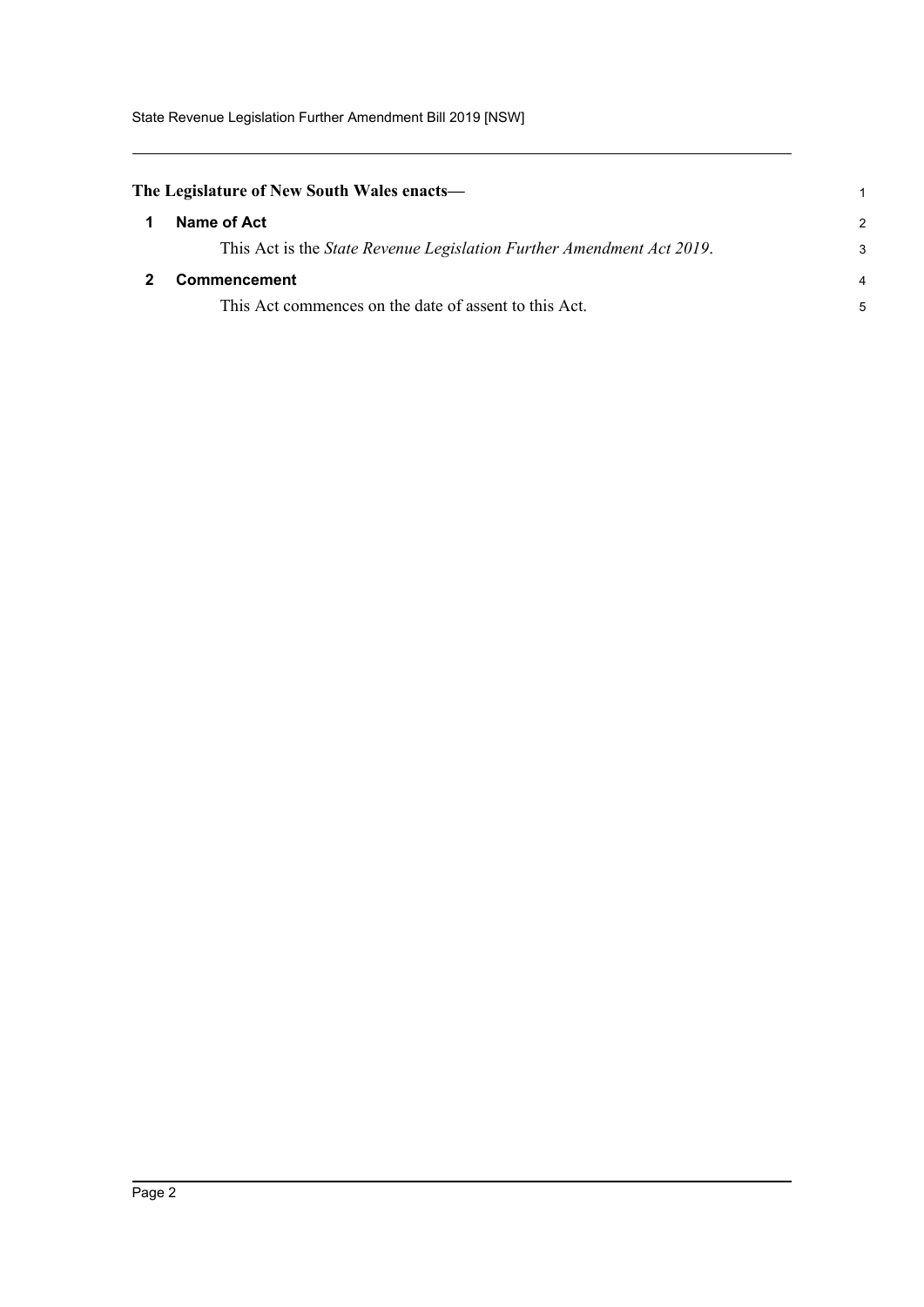# <span id="page-6-0"></span>**Schedule 1 Amendment of Duties Act 1997 No 123**

#### **[1] Section 104JA**

Insert after section 104J—

#### **104JA Special provisions for discretionary trusts**

(1) The trustee of a discretionary trust is taken to be a foreign trustee for the purposes of this Chapter unless the trust prevents a foreign person from being a beneficiary of the trust.

1

42 43

46

- (2) If a discretionary trust prevents a foreign person from being a beneficiary of the trust, the trustee of the trust is not in that capacity a foreign trustee for the purposes of this Chapter.
- (3) A discretionary trust is considered to prevent a foreign person from being a beneficiary of the trust if (and only if) both of the following requirements are satisfied—
	- (a) no potential beneficiary of the trust is a foreign person (the *no foreign beneficiary requirement*),
	- (b) the terms of the trust are not capable of amendment in a manner that would result in there being a potential beneficiary of the trust who is a foreign person (the *no amendment requirement*).

**Note.** Under the transitional arrangements for this section in Schedule 1, the no amendment requirement does not apply to a trust that satisfies the no foreign beneficiary requirement immediately before the commencement of this section.

(4) A person is a *potential beneficiary* of a discretionary trust if the exercise or failure to exercise a discretion under the terms of the trust can result in any property of the trust being distributed to or applied for the benefit of the person.

**Note.** A potential beneficiary is not limited to persons named in the trust instrument and extends to the members of any class of persons to whom or for whose benefit trust property can be distributed or applied pursuant to the discretions of the trust.

- (5) For the removal of doubt, a person is not a potential beneficiary of a discretionary trust if the terms of the trust prevent any property of the trust from being distributed to or applied for the benefit of the person.
- (6) In this section, *property* includes money, and a reference to the distribution or application of property includes a reference to the payment of money.

### **[2] Section 104ZQ Stamping and endorsement of surcharge duty transactions**

Insert after section 104ZQ(3)—

(4) The Chief Commissioner may approve a manner of stamping or endorsement that does not require separate stamping or endorsement of an instrument for purchaser duty and surcharge purchaser duty so that stamping or endorsement by means of a single unique transaction identifier or reference number or a single endorsement is sufficient to indicate payment of both purchaser duty and surcharge purchaser duty.

### **[3] Section 107 Assignment of rights under call option dutiable as transfer**

Insert at the end of section  $107(2)(b)$ —

, and (c) if A enters into an agreement or arrangement under which A, for 44 45

valuable consideration, relinquishes the right under a call option to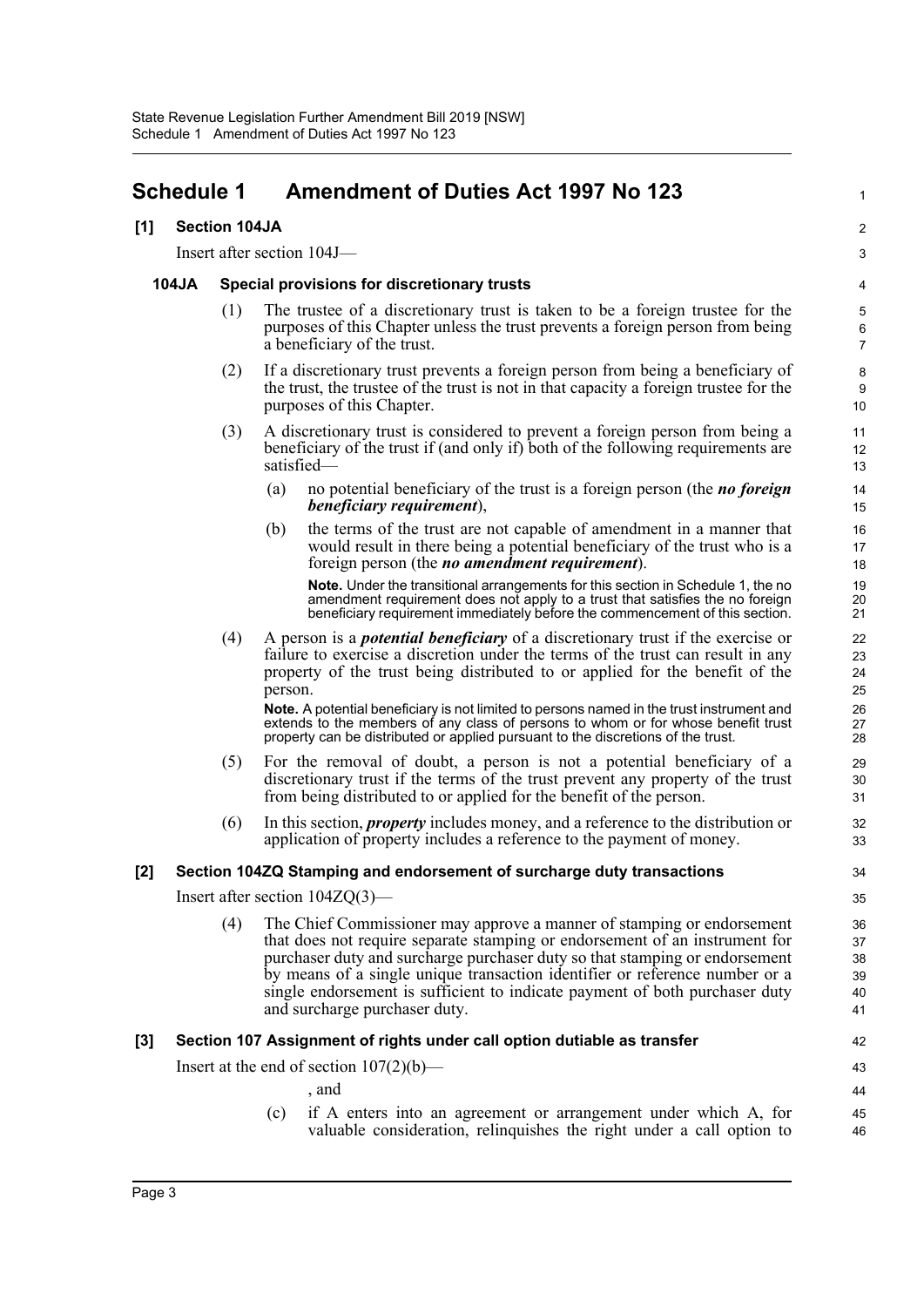|     |      |                     |     | require B to sell dutiable property and B agrees to sell the dutiable<br>property to a third person $(C)$ , A is to be treated as having assigned that<br>right under the call option so that the option is exerciseable by C.                                                                   | $\mathbf{1}$<br>2<br>3 |
|-----|------|---------------------|-----|--------------------------------------------------------------------------------------------------------------------------------------------------------------------------------------------------------------------------------------------------------------------------------------------------|------------------------|
| [4] |      |                     |     | Section 146 Meaning of "landholder"                                                                                                                                                                                                                                                              | 4                      |
|     |      |                     |     | Omit "a threshold value" from section 146(1). Insert instead "an unencumbered value".                                                                                                                                                                                                            | 5                      |
| [5] |      |                     |     | Section 146A Threshold value of land holdings                                                                                                                                                                                                                                                    | 6                      |
|     |      | Omit the section.   |     |                                                                                                                                                                                                                                                                                                  | $\overline{7}$         |
| [6] |      | <b>Section 147A</b> |     |                                                                                                                                                                                                                                                                                                  | 8                      |
|     |      |                     |     | Insert after section 147-                                                                                                                                                                                                                                                                        | 9                      |
|     | 147A |                     |     | What does "land" include?                                                                                                                                                                                                                                                                        | 10                     |
|     |      | (1)                 |     | For the purposes of this Chapter, <i>land</i> includes anything fixed to the land,<br>whether or not the thing—                                                                                                                                                                                  | 11<br>12               |
|     |      |                     | (a) | constitutes a fixture at law, or                                                                                                                                                                                                                                                                 | 13                     |
|     |      |                     | (b) | is owned separately from the land, or                                                                                                                                                                                                                                                            | 14                     |
|     |      |                     | (c) | is notionally severed or considered to be legally separate from the land<br>as a result of the operation of any other Act or law.                                                                                                                                                                | 15<br>16               |
|     |      | (2)                 |     | Land does not include anything excluded under section 163K from the<br>definition of goods in this Chapter.                                                                                                                                                                                      | 17<br>18               |
|     |      | (3)                 |     | The Chief Commissioner may determine that land does not include a thing<br>fixed to land if-                                                                                                                                                                                                     | 19<br>20               |
|     |      |                     | (a) | the thing is owned by a person who is not the person who owns the land<br>or an associated person of the person who owns the land, and                                                                                                                                                           | 21<br>22               |
|     |      |                     | (b) | the thing is not used in connection with the use of the land.                                                                                                                                                                                                                                    | 23                     |
|     |      | (4)                 |     | For the removal of doubt, anything that is land because of this section is not<br>goods for the purposes of section 163G (Significant holdings in goods).                                                                                                                                        | 24<br>25               |
| [7] |      | <b>Section 154</b>  |     |                                                                                                                                                                                                                                                                                                  | 26                     |
|     |      |                     |     | Omit the section. Insert instead—                                                                                                                                                                                                                                                                | 27                     |
|     | 154  |                     |     | Who is liable to pay the duty?                                                                                                                                                                                                                                                                   | 28                     |
|     |      | (1)                 |     | The following persons are jointly and severally liable to pay duty chargeable<br>under this Part-                                                                                                                                                                                                | 29<br>30               |
|     |      |                     | (a) | the person who makes the relevant acquisition,                                                                                                                                                                                                                                                   | 31                     |
|     |      |                     | (b) | the landholder or, if the landholder is a unit trust scheme, the trustee of<br>the landholder,                                                                                                                                                                                                   | 32<br>33               |
|     |      |                     | (c) | if the relevant acquisition results from an aggregation of the interests of<br>the person referred to in paragraph (a) and other persons—each of those<br>other persons.                                                                                                                         | 34<br>35<br>36         |
|     |      | (2)                 |     | A person who pays an amount of duty chargeable under this Part is entitled to<br>recover as a debt the amount paid (together with any penalty or interest paid<br>by the person in respect of that duty) from another person who is jointly and<br>severally liable to pay the duty, as follows— | 37<br>38<br>39<br>40   |
|     |      |                     | (a) | the landholder or trustee of the landholder is entitled to recover from a<br>person referred to in subsection $(1)(a)$ or $(c)$ ,                                                                                                                                                                | 41<br>42               |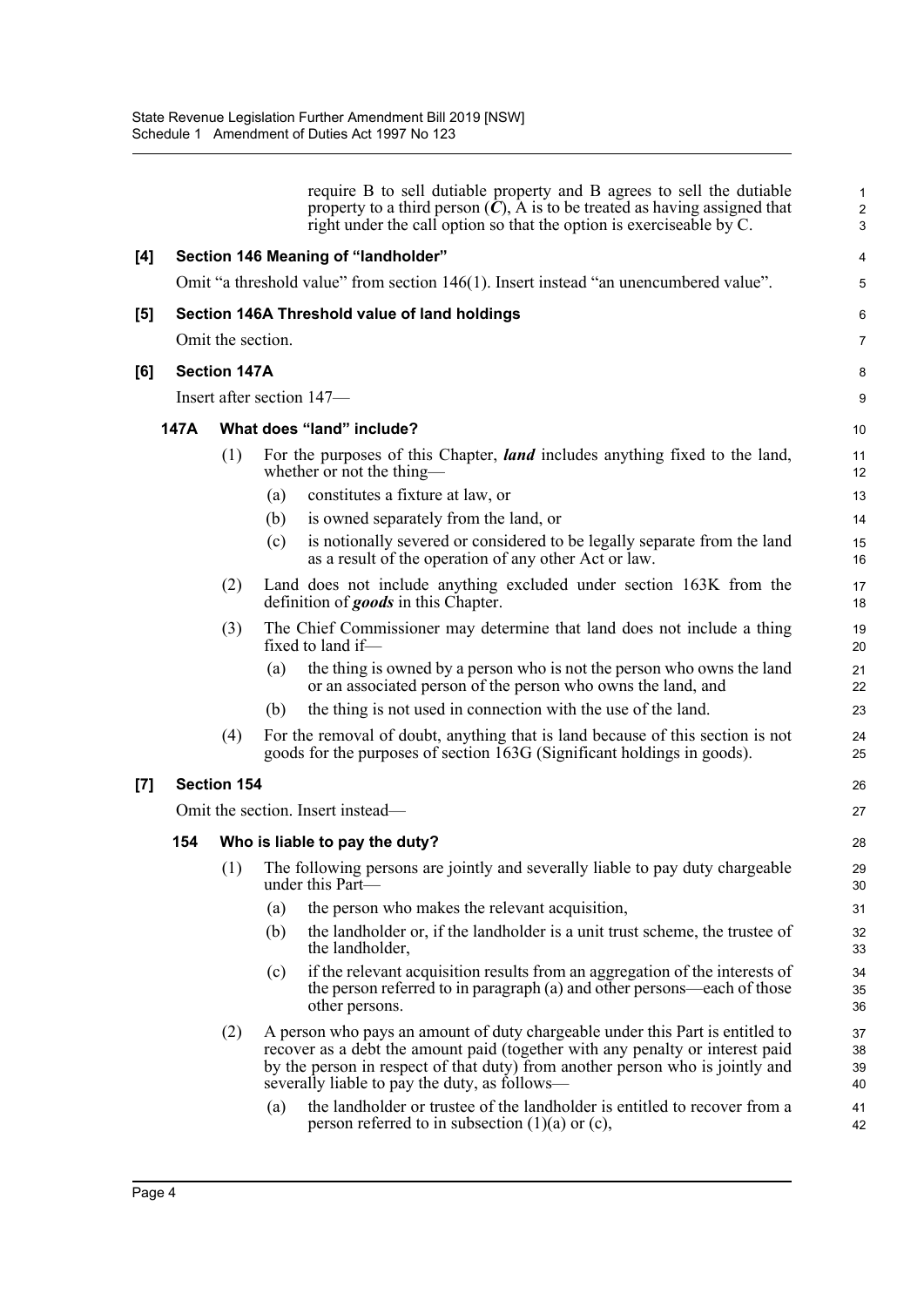|     |      | (b)<br>the person who makes the relevant acquisition is entitled to recover<br>from the other persons referred to in subsection $(1)(c)$ (but not from the<br>landholder or trustee of the landholder) with recovery from each of<br>those other persons limited to an amount that is proportionate to the<br>interest of the other person,     | $\mathbf{1}$<br>$\overline{c}$<br>$\ensuremath{\mathsf{3}}$<br>$\pmb{4}$<br>5 |
|-----|------|-------------------------------------------------------------------------------------------------------------------------------------------------------------------------------------------------------------------------------------------------------------------------------------------------------------------------------------------------|-------------------------------------------------------------------------------|
|     |      | a person referred to in subsection $(1)(c)$ is not entitled to recover.<br>(c)                                                                                                                                                                                                                                                                  | 6                                                                             |
|     | (3)  | Any liability of a landholder, or the trustee of a landholder, to pay duty<br>chargeable under this Part (together with any interest or penalty tax payable)<br>is a charge on the land holdings of the landholder or trustee.                                                                                                                  | $\overline{7}$<br>8<br>9                                                      |
|     | (4)  | A charge created by this section gives the Chief Commissioner an interest in<br>the land and, accordingly, the Chief Commissioner may lodge a caveat in<br>respect of the land under the <i>Real Property Act 1900</i> to protect that interest.                                                                                                | 10<br>11<br>12                                                                |
|     | (5)  | A caveat must be withdrawn when the amount of the duty for which the<br>landholder or trustee is liable (together with any interest or penalty tax<br>payable) has been paid.                                                                                                                                                                   | 13<br>14<br>15                                                                |
|     | (6)  | Section 45(3) of the <i>Taxation Administration Act 1996</i> (which relates to rights<br>of contribution or indemnity between persons who are jointly and severally<br>liable for duty) does not apply to joint and several liability under this section.                                                                                       | 16<br>17<br>18                                                                |
| [8] |      | Schedule 1 Savings, transitional and other provisions                                                                                                                                                                                                                                                                                           | 19                                                                            |
|     |      | Insert at the end of the Schedule, with appropriate Part and clause numbering-                                                                                                                                                                                                                                                                  | 20                                                                            |
|     | Part | <b>Provisions consequent on enactment of State</b><br><b>Revenue Legislation Further Amendment Act 2019</b>                                                                                                                                                                                                                                     | 21<br>22                                                                      |
|     |      | <b>Definition</b>                                                                                                                                                                                                                                                                                                                               | 23                                                                            |
|     |      | In this Part-                                                                                                                                                                                                                                                                                                                                   | 24                                                                            |
|     |      | <b>amending Act</b> means the State Revenue Legislation Further Amendment Act<br>2019.                                                                                                                                                                                                                                                          | 25<br>26                                                                      |
|     |      | Surcharge purchaser duty-discretionary trusts                                                                                                                                                                                                                                                                                                   | 27                                                                            |
|     | (1)  | Section 104JA extends to a surcharge duty transaction that occurred before the<br>commencement of that section.                                                                                                                                                                                                                                 | 28<br>29                                                                      |
|     | (2)  | If the trustee of a discretionary trust is liable as a foreign trustee for surcharge<br>purchaser duty on a transfer of dutiable property that occurs before the<br>commencement of section 104JA, or after that commencement but before<br>midnight on 31 December 2019—                                                                       | 30<br>31<br>32<br>33                                                          |
|     |      | the trustee is exempt from that duty if the terms of the trust have been<br>(a)<br>amended, before midnight on 31 December 2019 and before the due<br>date for payment of duty, so that the trust prevents a foreign person from<br>being a beneficiary, or                                                                                     | 34<br>35<br>36<br>37                                                          |
|     |      | if that duty has been paid, the trustee is entitled to a refund of that duty<br>(b)<br>if the terms of the trust have been amended, before midnight on<br>31 December 2019, so that the trust prevents a foreign person from<br>being a beneficiary.                                                                                            | 38<br>39<br>40<br>41                                                          |
|     | (3)  | A trust that satisfies the no foreign beneficiary requirement under<br>section 104JA immediately before the commencement of that section is<br>considered for the purposes of that section to prevent a foreign person from<br>being a beneficiary of the trust (without having to satisfy the no amendment<br>requirement under that section). | 42<br>43<br>44<br>45<br>46                                                    |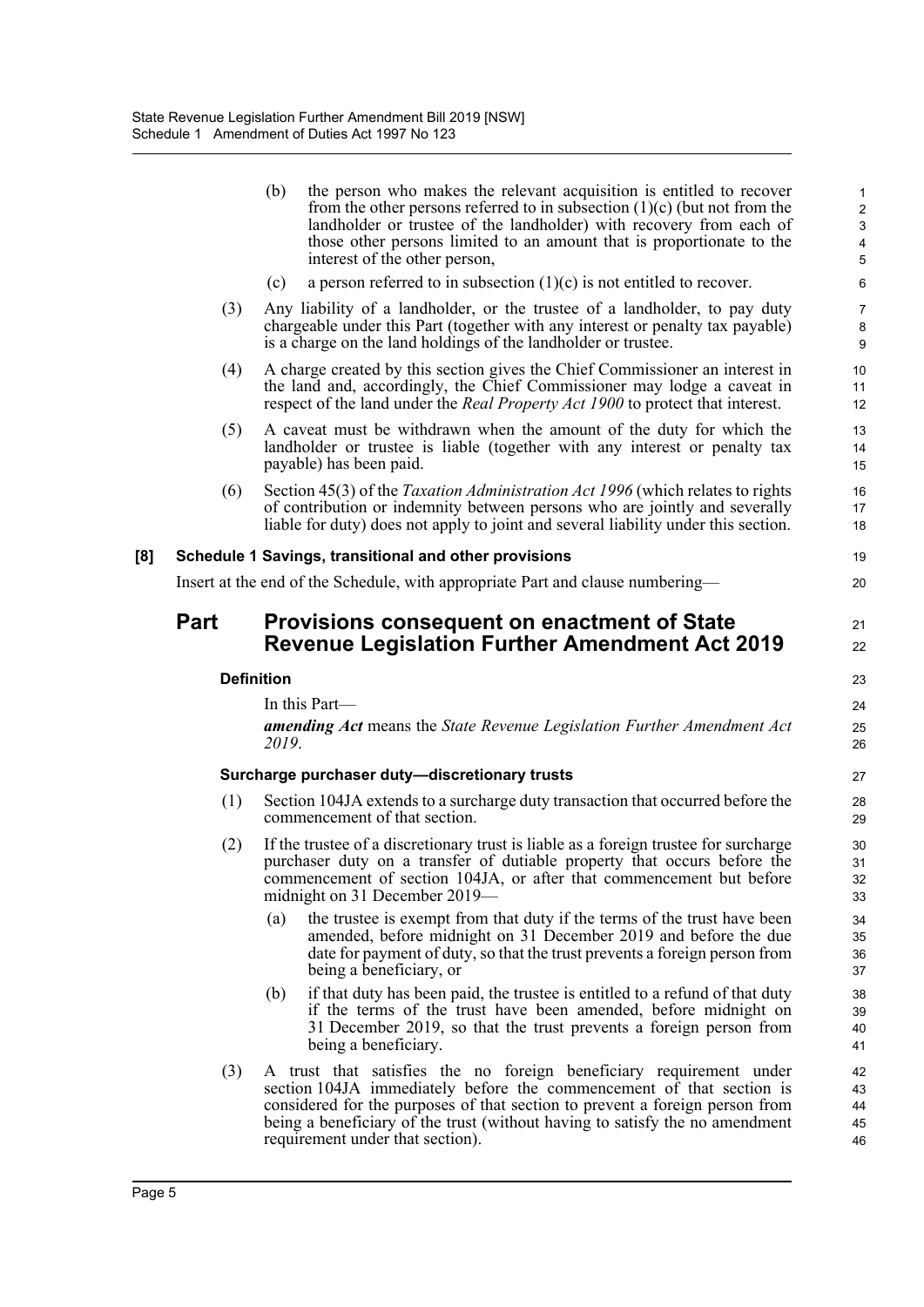(4) Despite section 104JA, the trustee of an Australian testamentary trust is not in that capacity a foreign trustee for the purposes of Chapter 2A if the deceased died before, or within 2 years after, the commencement of that section (even if the trust does not prevent a foreign person from being a beneficiary of the trust).

- (5) The Chief Commissioner may in a particular case extend the due date for payment of surcharge purchaser duty by a trustee so that the trustee qualifies for exemption from that duty under this clause if the terms of the trust have been amended before midnight on 31 December 2019 (but after the date that would otherwise be the due date for payment) so that the trust prevents a foreign person from being a beneficiary.
- (6) In this clause—

*Australian testamentary trust* means a discretionary trust arising from a will or codicil or the administration of an intestate estate (or as a result of an order of a court varying the application of the provisions of a will or codicil or of the rules governing the distribution of an intestate estate) where the deceased was not a foreign person immediately before his or her death.

*due date* for payment of duty means the date that is 3 months after the liability for duty arises.

(7) Expressions in this clause have the same meanings as in section 104JA.

#### **Assignment of rights under call option**

Section  $107(2)(c)$  does not apply to an agreement or arrangement referred to in that paragraph that is entered into before the commencement of that paragraph.

#### **Acquisition of interests in landholders**

The amendments made by the amending Act to Part 1 of Chapter 4 do not apply to a relevant acquisition (within the meaning of that Chapter) made before the commencement of those amendments or made after that commencement pursuant to an agreement entered into before that commencement.

#### **Liability for landholder duty**

Section 154 (as substituted by the amending Act) extends to duty chargeable under Chapter 4 before the section is substituted.

#### **First Home Buyers Assistance Scheme**

The amendment made by the amending Act to section 78A applies to the following—

- (a) agreements for sale or transfer entered into on or after 1 December 2019,
- (b) transfers that occur on or after 1 December 2019, other than transfers made in conformity with an agreement for sale or transfer entered into before 1 December 2019.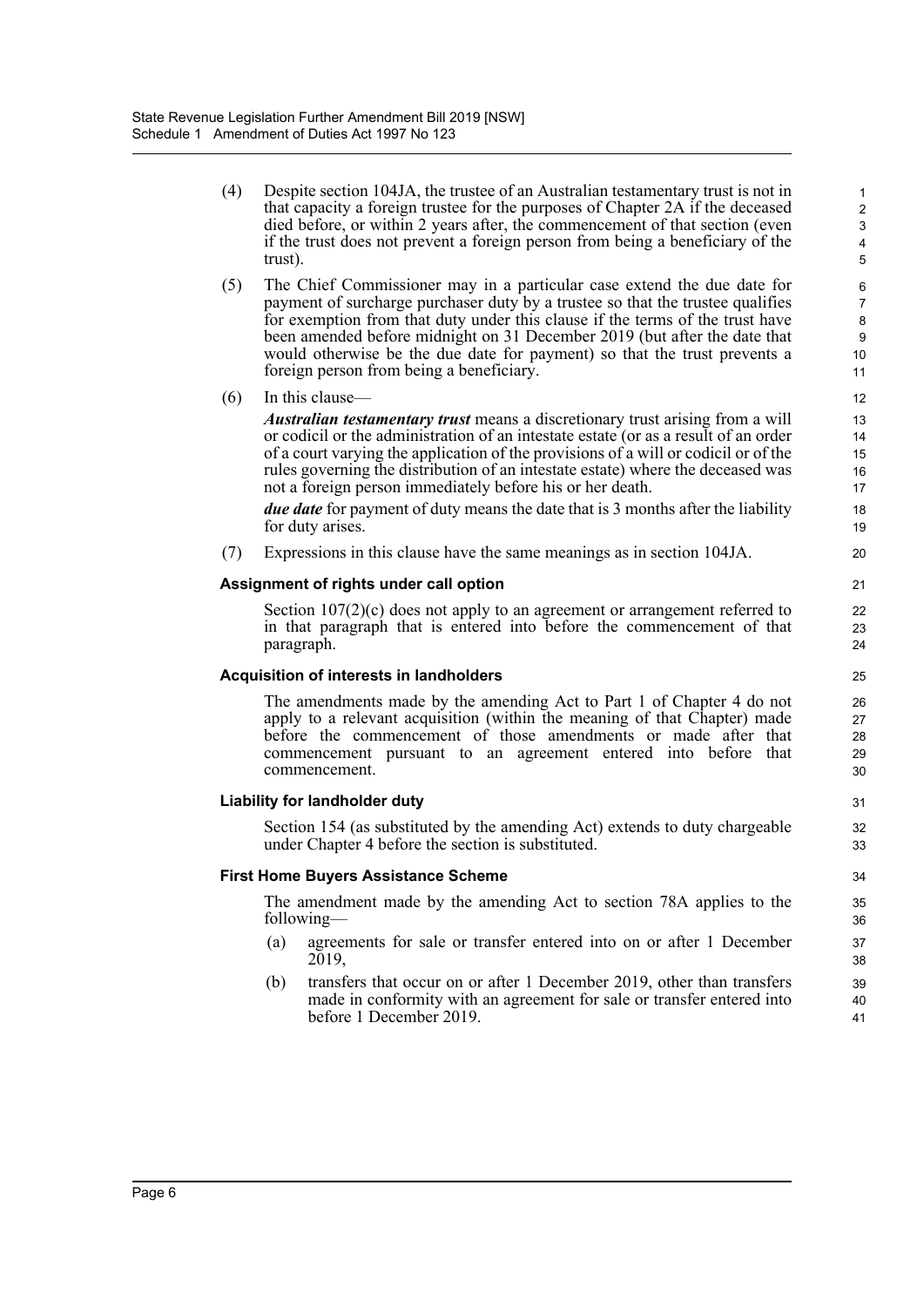# <span id="page-10-0"></span>**Schedule 2 Amendment of Land Tax Act 1956 No 27**

#### **Section 5D**

Insert after section 5C—

#### **5D Surcharge land tax—discretionary trusts**

(1) The trustee of a discretionary trust is taken to be a foreign person in that capacity for the purposes of section 5A if the trust does not prevent a foreign person from being a beneficiary of the trust.

1

 $\overline{2}$ 3

- (2) If a discretionary trust prevents a foreign person from being a beneficiary of the trust, the trustee is not in that capacity a foreign person for the purposes of section 5A.
- (3) A discretionary trust is considered to prevent a foreign person from being a beneficiary of the trust if (and only if) both of the following requirements are satisfied—
	- (a) no potential beneficiary of the trust is a foreign person (the *no foreign beneficiary requirement*),
	- (b) the terms of the trust are not capable of amendment in a manner that would result in there being a potential beneficiary of the trust who is a foreign person (the *no amendment requirement*).

**Note.** Under the transitional arrangements for this section in Schedule 2 to the Principal Act, the no amendment requirement does not apply to a trust that satisfies the no foreign beneficiary requirement immediately before the commencement of this section.

(4) A person is a *potential beneficiary* of a discretionary trust if the exercise or failure to exercise a discretion under the terms of the trust can result in any property of the trust being distributed to or applied for the benefit of the person.

**Note.** A potential beneficiary is not limited to persons named in the trust instrument and extends to the members of any class of persons to whom or for whose benefit trust property can be distributed or applied pursuant to the discretions of the trust.

- (5) For the removal of doubt, a person is not a potential beneficiary of a discretionary trust if the terms of the trust prevent any property of the trust from being distributed to or applied for the benefit of the person.
- (6) In this section, *property* includes money, and a reference to the distribution or application of property includes a reference to the payment of money.
- (7) Chapter 11A (Tax avoidance schemes) of the *Duties Act 1997* applies in respect of the avoidance of surcharge land tax in connection with the operation of this section in the same way as that Chapter applies in respect of the avoidance of duty under that Act, and for that purpose—
	- (a) a reference in that Chapter to duty is to be read as including a reference to surcharge land tax, and
	- (b) a reference in that Chapter to "this Act" is to be read as a reference to the *Land Tax Act 1956* and the *Land Tax Management Act 1956*.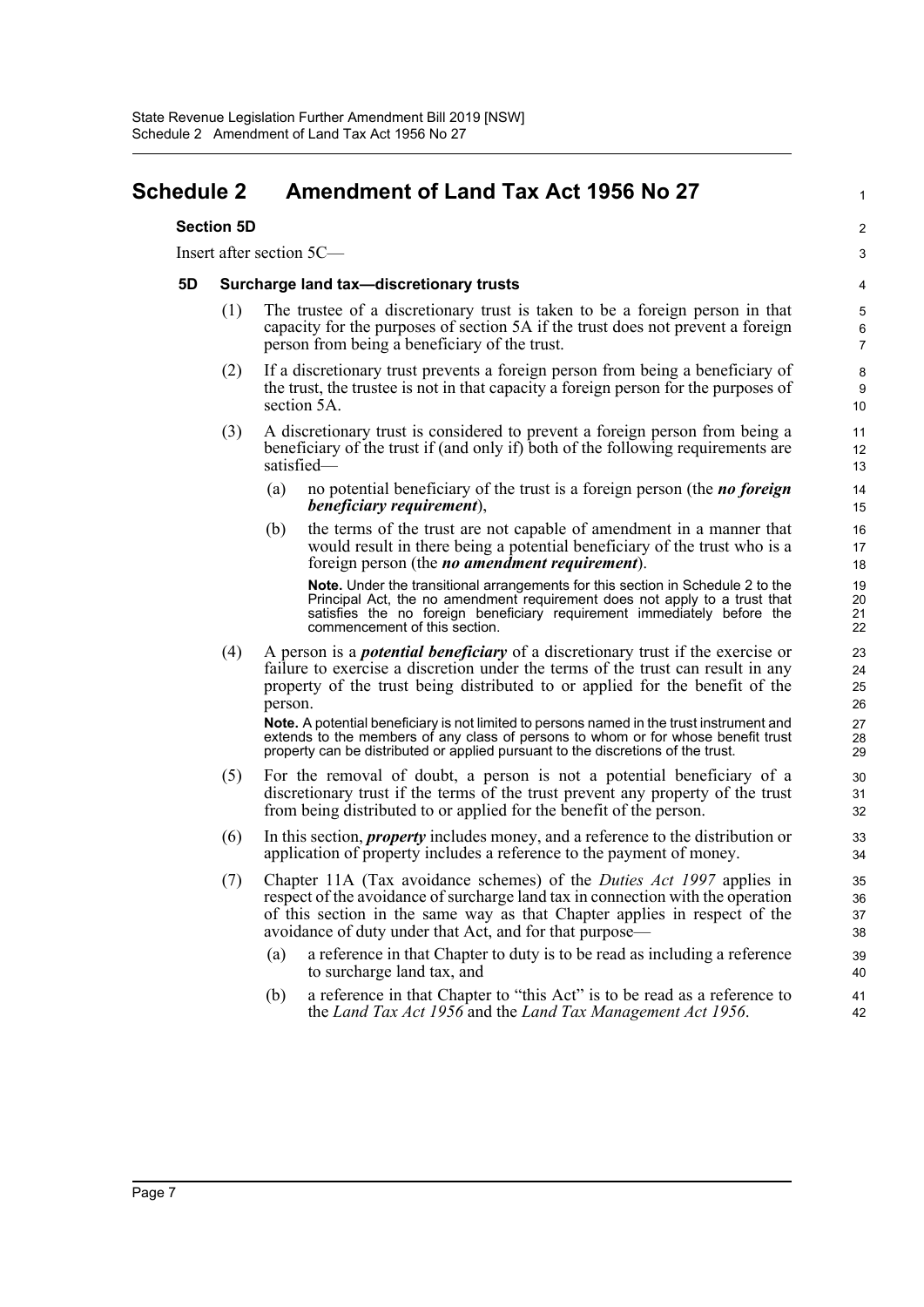## <span id="page-11-0"></span>**Schedule 3 Amendment of Land Tax Management Act 1956 No 26**

#### **Schedule 2 Savings and transitional provisions**

Insert at the end of the Schedule, with appropriate Part and clause numbering—

## **Part Provisions consequent on enactment of State Revenue Legislation Further Amendment Act 2019**

#### **Amendments relating to discretionary trusts**

- (1) Section 5D of the *Land Tax Act 1956* applies to the assessment of land tax liability in respect of the 2017 land tax year and subsequent land tax years.
- (2) If the trustee of a discretionary trust is liable in that capacity as a foreign person for surcharge land tax in respect of the 2017, 2018 or 2019 land tax year—
	- (a) the trustee is exempt from that land tax if the terms of the trust have been amended, before payment of the land tax is due and before midnight on 31 December 2019, so that the trust prevents a foreign person from being a beneficiary, or

1  $\mathcal{L}$ 

3 4

5 6

- (b) if that land tax has been paid, the trustee is entitled to a refund of that land tax if the terms of the trust have been amended, before midnight on 31 December 2019, so that the trust prevents a foreign person from being a beneficiary.
- (3) A trust that satisfies the no foreign beneficiary requirement under section 5D of the *Land Tax Act 1956* immediately before the commencement of that section is considered for the purposes of that section to prevent a foreign person from being a beneficiary of the trust (without having to satisfy the no amendment requirement under that section).
- (4) Despite section 5D of the *Land Tax Act 1956*, the trustee of an Australian testamentary trust is not in that capacity a foreign person for the purposes of the application of section 5A of that Act to residential land owned by a foreign person if—
	- (a) liability for land tax is required (under clause 9 of Schedule 1A to this Act) to be assessed as if the deceased had not died and had continued to use and occupy the land as his or her principal place of residence, or
	- (b) the deceased died before, or within 2 years after, the commencement of section 5D of the *Land Tax Act 1956* (even if the trust does not prevent a foreign person from being a beneficiary of the trust).
- (5) The Chief Commissioner may in a particular case extend the date by which payment of surcharge land tax by a trustee is due so that the trustee qualifies for exemption from that surcharge land tax under this clause if the terms of the trust have been amended before midnight on 31 December 2019 (but after the date by which payment would otherwise be due) so that the trust prevents a foreign person from being a beneficiary.
- (6) In this clause—

*Australian testamentary trust* means a discretionary trust arising from a will or codicil or the administration of an intestate estate (or as a result of an order of a court varying the application of the provisions of a will or codicil or of the rules governing the distribution of an intestate estate) where the deceased was not a foreign person immediately before his or her death.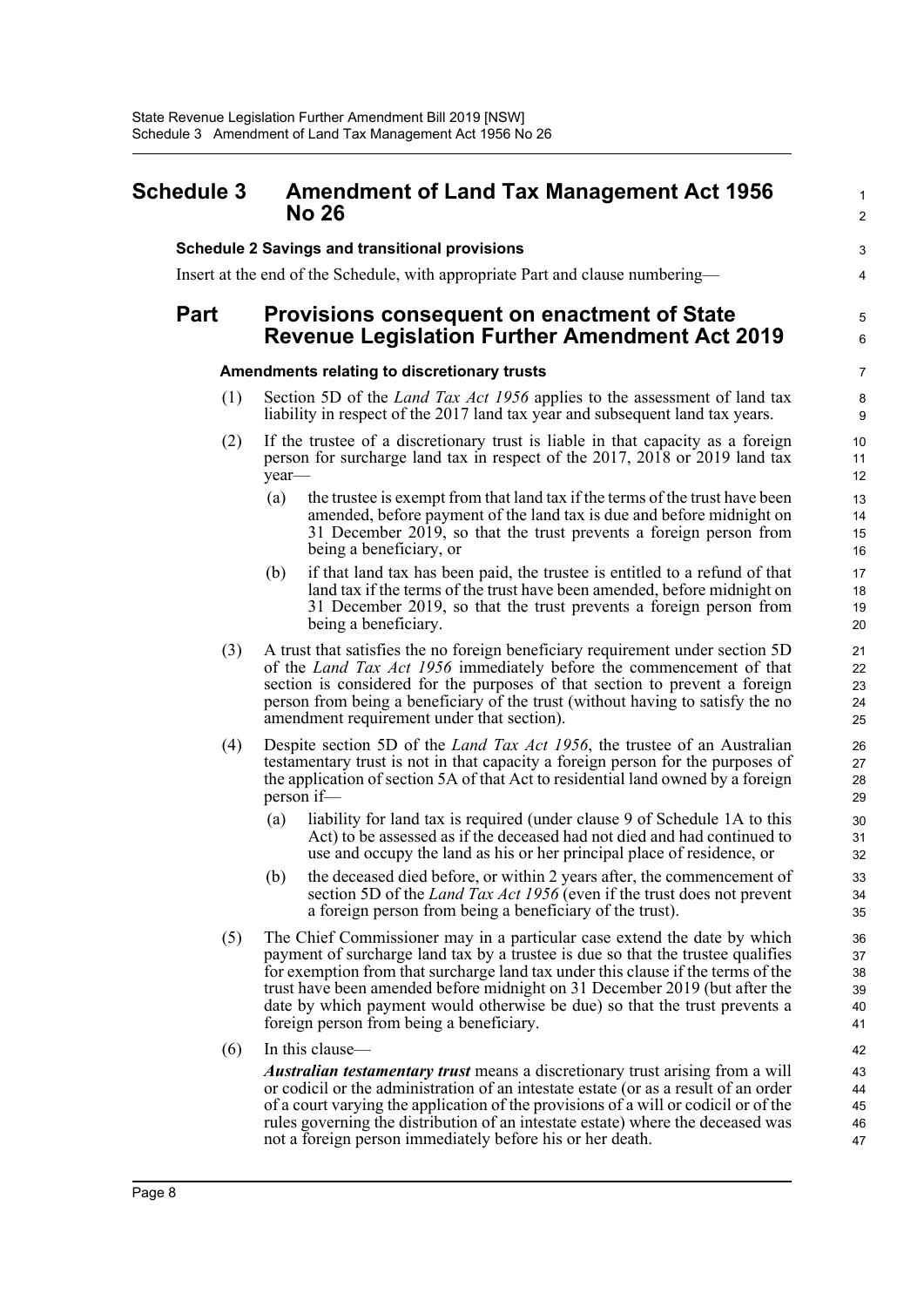(7) Expressions in this clause have the same meanings as in section 5D of the *Land Tax Act 1956*. <sup>1</sup>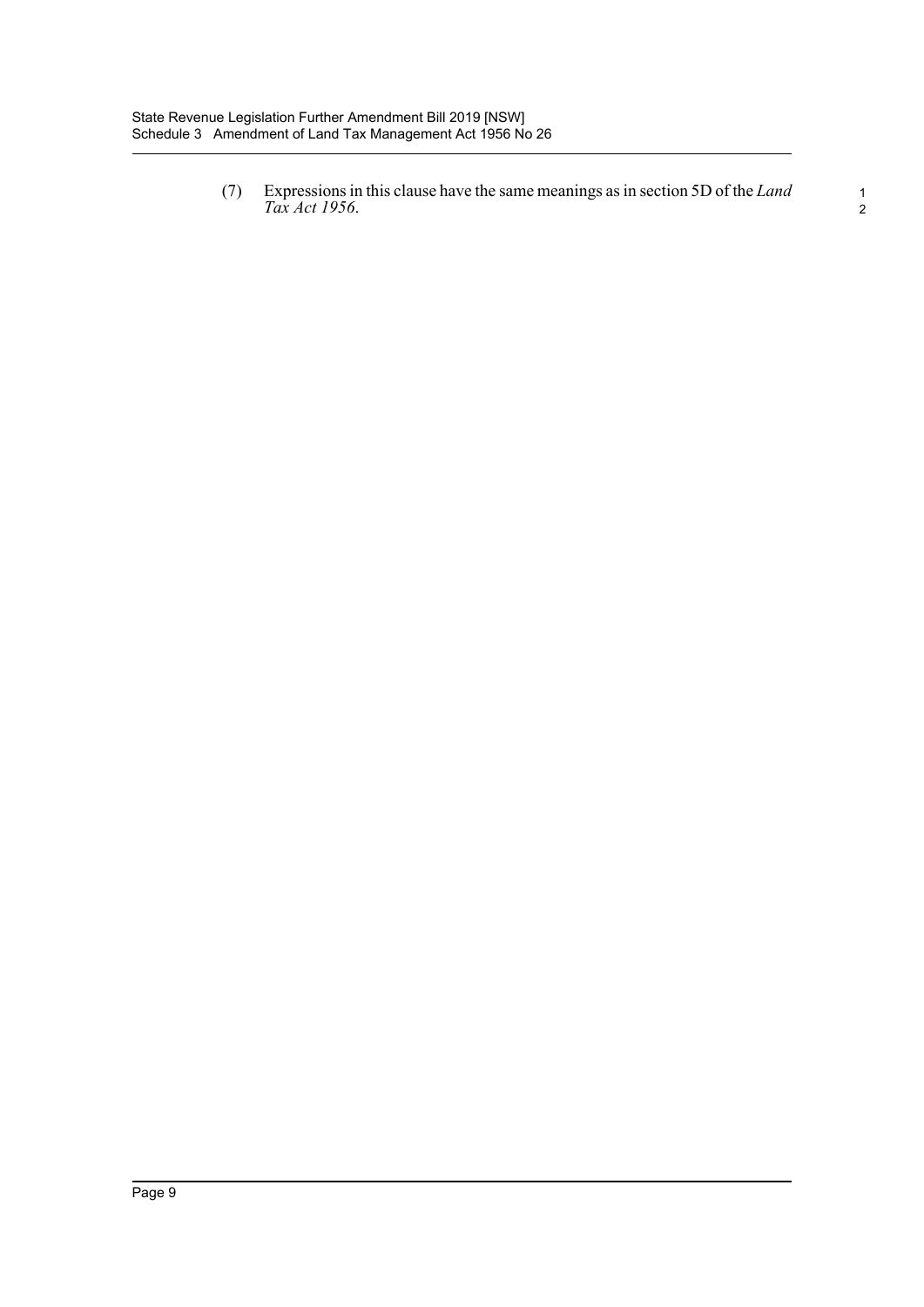# <span id="page-13-0"></span>**Schedule 4 Amendments relating to indexation**

## **4.1 Aboriginal Land Rights Regulation 2014**

#### **[1] Clauses 110 and 111**

Omit the clauses. Insert instead—

#### **110 Amount of community development levy**

For the purposes of section 42T of the Act, the prescribed percentage of the duty that would be chargeable under the *Duties Act 1997* for a dutiable transaction to which a threshold range specified in Column 1 of the table to this clause applies is the percentage specified for that threshold range in Column 2.

1

 $\mathfrak{D}$ 

22

| Column 1               | Column 2                             |
|------------------------|--------------------------------------|
| <b>Threshold range</b> | Amount of community development levy |
| 4 or 5                 | 100% of amount of duty               |
| 6                      | 150% of amount of duty               |

**Note.** See Part 3 of Chapter 2 of the *Duties Act 1997*, which contains the threshold ranges of dutiable value used to calculate the amount of duty chargeable under that Part on a dutiable transaction.

#### **111 Transactions to which community development levy does not apply**

The community development levy does not apply to a dutiable transaction if the dutiable value of the land concerned is the minimum threshold amount specified for threshold range 4, or less.

**Note.** See Part 3 of Chapter 2 of the *Duties Act 1997*, which contains the threshold ranges of dutiable value used to calculate the amount of duty chargeable under that Part on a dutiable transaction.

# **[2] Schedule 6 Community development levy payable in respect of dutiable transactions**

Omit the Schedule.

## **4.2 Duties Act 1997 No 123**

#### **Section 78A Duty payable if application approved**

Omit section 78A(2). Insert instead—

(2) If an application concerning an eligible agreement or transfer is approved in respect of property that has a private dwelling built on it and subsection (1) does not apply to the agreement or transfer, the rate of duty chargeable in respect of the agreement or transfer is to be calculated in accordance with the following formula—

$$
N - \left(\frac{\$800,000 - V}{\$150,000} \times D\right)
$$

where—

*N* is the amount of duty (calculated in accordance with section 32) that would otherwise be payable in respect of the agreement or transfer.

*V* is the dutiable value of the dutiable property that is the subject of the agreement or transfer.